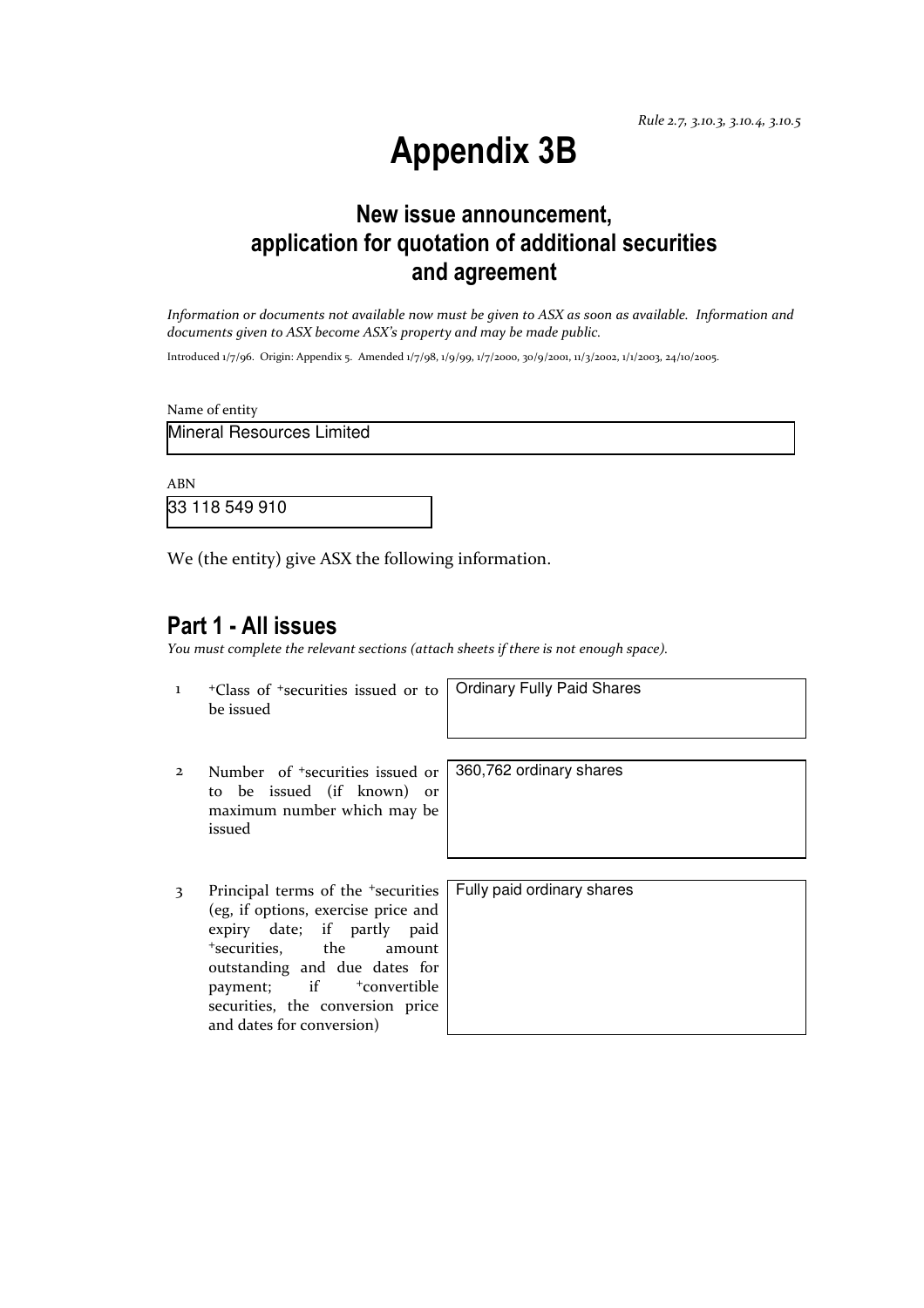| 4 | Do the <sup>+</sup> securities rank equally in<br>all respects from the date of<br>allotment with an existing <sup>+</sup> class<br>of quoted *securities?                                                                                                                                                                                                                                                  | Fully Paid Ordinary Shares - Yes.                                                                                                                                                                                                                                                                                                                                               |
|---|-------------------------------------------------------------------------------------------------------------------------------------------------------------------------------------------------------------------------------------------------------------------------------------------------------------------------------------------------------------------------------------------------------------|---------------------------------------------------------------------------------------------------------------------------------------------------------------------------------------------------------------------------------------------------------------------------------------------------------------------------------------------------------------------------------|
|   | If the additional securities do not<br>rank equally, please state:<br>the date from which they do<br>the extent to<br>which they<br>participate<br>for<br>the<br>next<br>dividend, (in the case of a<br>trust, distribution) or interest<br>payment<br>the extent to which they do<br>not rank equally, other than in<br>relation to the next dividend,<br>distribution<br>interest<br><b>or</b><br>payment |                                                                                                                                                                                                                                                                                                                                                                                 |
| 5 | Issue price or consideration                                                                                                                                                                                                                                                                                                                                                                                | 230,762<br>shares<br>issued<br>1.<br>$\overline{\phantom{m}}$<br>as<br>part<br>consideration for the acquisition of Polaris<br>Metals NL fully paid ordinary shares as per<br>Mineral Resources' Off-market takeover offer<br>dated 17 September 2009 (as amended)<br>accepted from 16/1/10 to close of offer<br>25/1/10.<br>\$256,000 to exercise employee share options<br>2. |
| 6 | Purpose of the issue<br>(If issued as consideration for the<br>acquisition of assets,<br>clearly<br>identify those assets)                                                                                                                                                                                                                                                                                  | Part consideration of off-market takeover<br>1.<br>offer for Polaris Metals NL.<br>On exercise of employee share options<br>2.                                                                                                                                                                                                                                                  |
| 7 | Dates of entering <sup>+</sup> securities<br>into uncertificated holdings or<br>despatch of certificates                                                                                                                                                                                                                                                                                                    | 25/1/10 to 1/2/10                                                                                                                                                                                                                                                                                                                                                               |

<sup>+</sup> See chapter 19 for defined terms.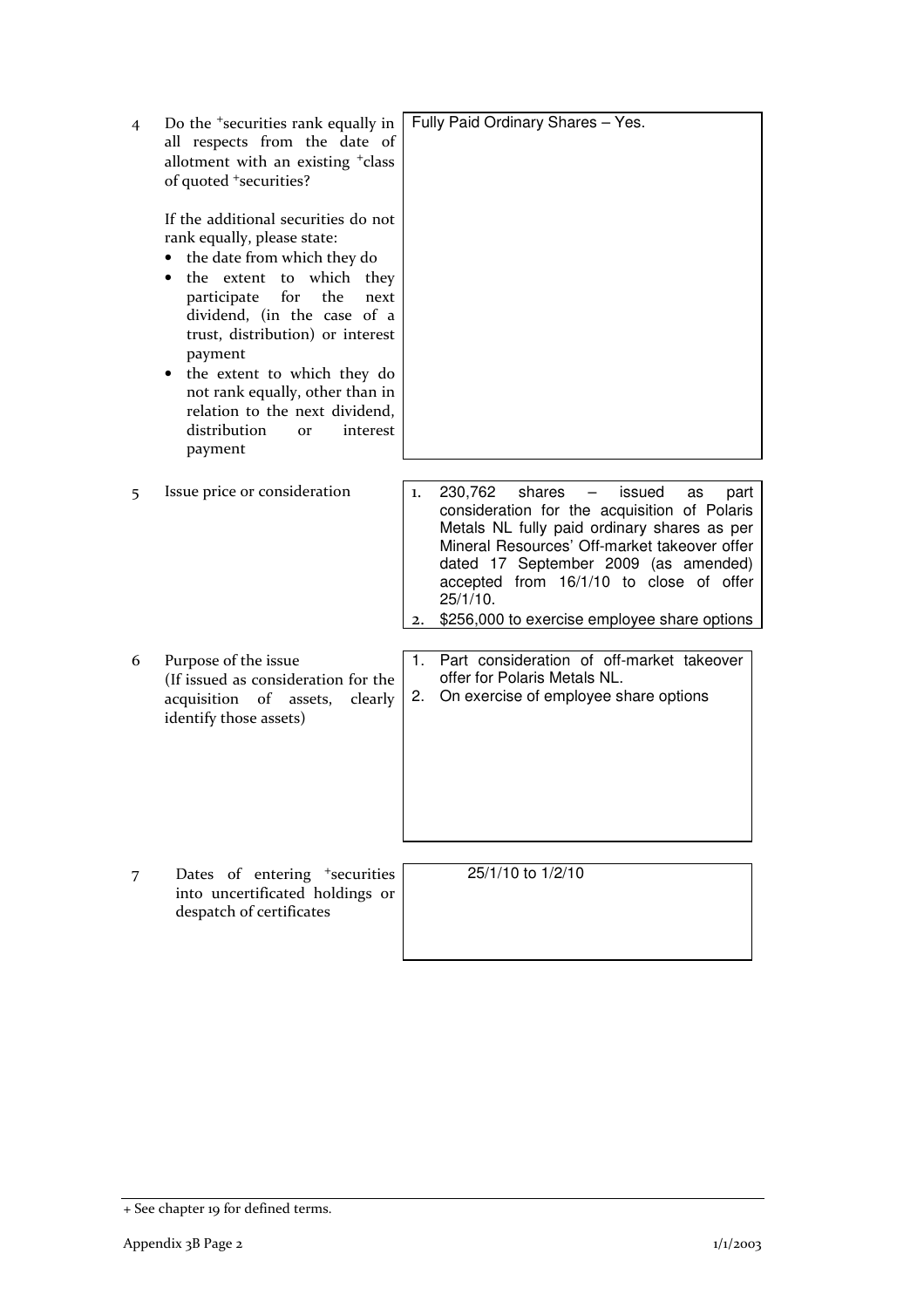|   |                                                                                                                              | Number      | <sup>+</sup> Class                  |
|---|------------------------------------------------------------------------------------------------------------------------------|-------------|-------------------------------------|
| 8 | Number and <sup>+</sup> class of all<br>*securities quoted on ASX<br>(including the securities in<br>clause 2 if applicable) | 155,180,903 | Paid<br>Fully<br>Ordinary<br>Shares |

|   |                                         | Number     | <sup>+</sup> Class       |
|---|-----------------------------------------|------------|--------------------------|
| 9 | Number and <sup>+</sup> class of<br>all |            |                          |
|   | *securities not quoted on ASX           | 5,000,000  | Options \$6.05, 6/8/10   |
|   | (including the securities<br>in         | 523,000    | Options \$1.80, 15/1/11  |
|   | clause 2 if applicable)                 | 10,000,000 | Options \$6.05, 6/8/11   |
|   |                                         | 865,000    | Options \$1.90, 15/1/12  |
|   |                                         | 30,000     | Options \$3.93 15/1/13   |
|   |                                         | 1,466,000  | Options \$2.00 15/1/13   |
|   |                                         | 10,000     | Options \$1.81 14/7/11   |
|   |                                         | 15,000     | Options \$1.81 31/12/10  |
|   |                                         | 5,000      | Options \$5.31 31/12/11  |
|   |                                         | 432,500    | Options \$4.31, 31/12/11 |
|   |                                         | 382,500    | Options \$6.31 31/12/11  |
|   |                                         | 75.000     | Options \$3.00 31/12/11  |
|   |                                         | 300,000    | Options \$6.50 31/12/11  |
|   |                                         | 152.500    | Options \$4.50 31/12/11  |
|   |                                         |            |                          |

10 Dividend policy (in the case of a trust, distribution policy) on the increased capital (interests)

Ordinary shares participate equally with existing shareholders

# Part 2 - Bonus issue or pro rata issue

| 11 | Is security holder approval<br>required?                                    |
|----|-----------------------------------------------------------------------------|
| 12 | Is the issue renounceable or non-<br>renounceable?                          |
| 13 | Ratio in which the <sup>+</sup> securities<br>will be offered               |
| 14 | <sup>+</sup> Class of <sup>+</sup> securities to which the<br>offer relates |
| 15 | *Record date to determine<br>entitlements                                   |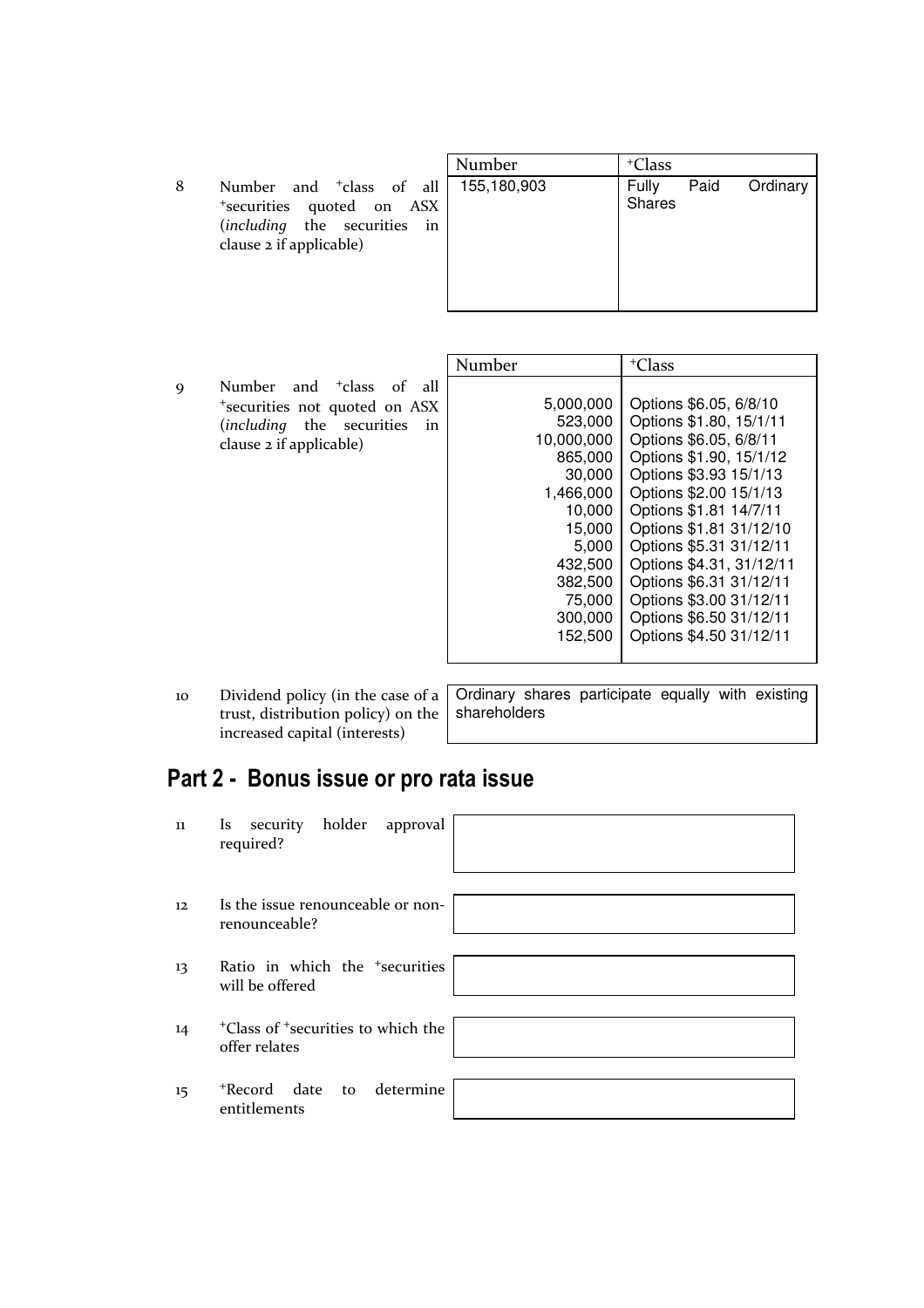| 16 | different<br>Will<br>holdings<br>on<br>registers (or subregisters) be<br>aggregated<br>for<br>calculating<br>entitlements?               |  |
|----|------------------------------------------------------------------------------------------------------------------------------------------|--|
|    |                                                                                                                                          |  |
| 17 | Policy for deciding entitlements<br>in relation to fractions                                                                             |  |
|    |                                                                                                                                          |  |
| 18 | Names of countries in which the<br>entity has <sup>+</sup> security holders who<br>will not be sent new issue<br>documents               |  |
|    | Note: Security holders must be told how their<br>entitlements are to be dealt with.                                                      |  |
|    | Cross reference: rule 7.7.                                                                                                               |  |
|    |                                                                                                                                          |  |
| 19 | Closing date for receipt<br>of<br>acceptances or renunciations                                                                           |  |
|    |                                                                                                                                          |  |
| 20 | Names of any underwriters                                                                                                                |  |
|    |                                                                                                                                          |  |
| 21 | Amount of any underwriting fee<br>or commission                                                                                          |  |
|    |                                                                                                                                          |  |
| 22 | Names of any brokers to the<br>issue                                                                                                     |  |
|    |                                                                                                                                          |  |
|    |                                                                                                                                          |  |
| 23 | Fee or commission payable to<br>the broker to the issue                                                                                  |  |
|    |                                                                                                                                          |  |
| 24 | Amount of any handling fee<br>payable to brokers who lodge<br>acceptances or renunciations on<br>behalf of <sup>+</sup> security holders |  |
|    |                                                                                                                                          |  |
| 25 | If the issue is contingent on<br>*security holders' approval, the<br>date of the meeting                                                 |  |
|    |                                                                                                                                          |  |
| 26 | Date entitlement and acceptance<br>form and prospectus or Product<br>Disclosure Statement will be sent<br>to persons entitled            |  |

<sup>+</sup> See chapter 19 for defined terms.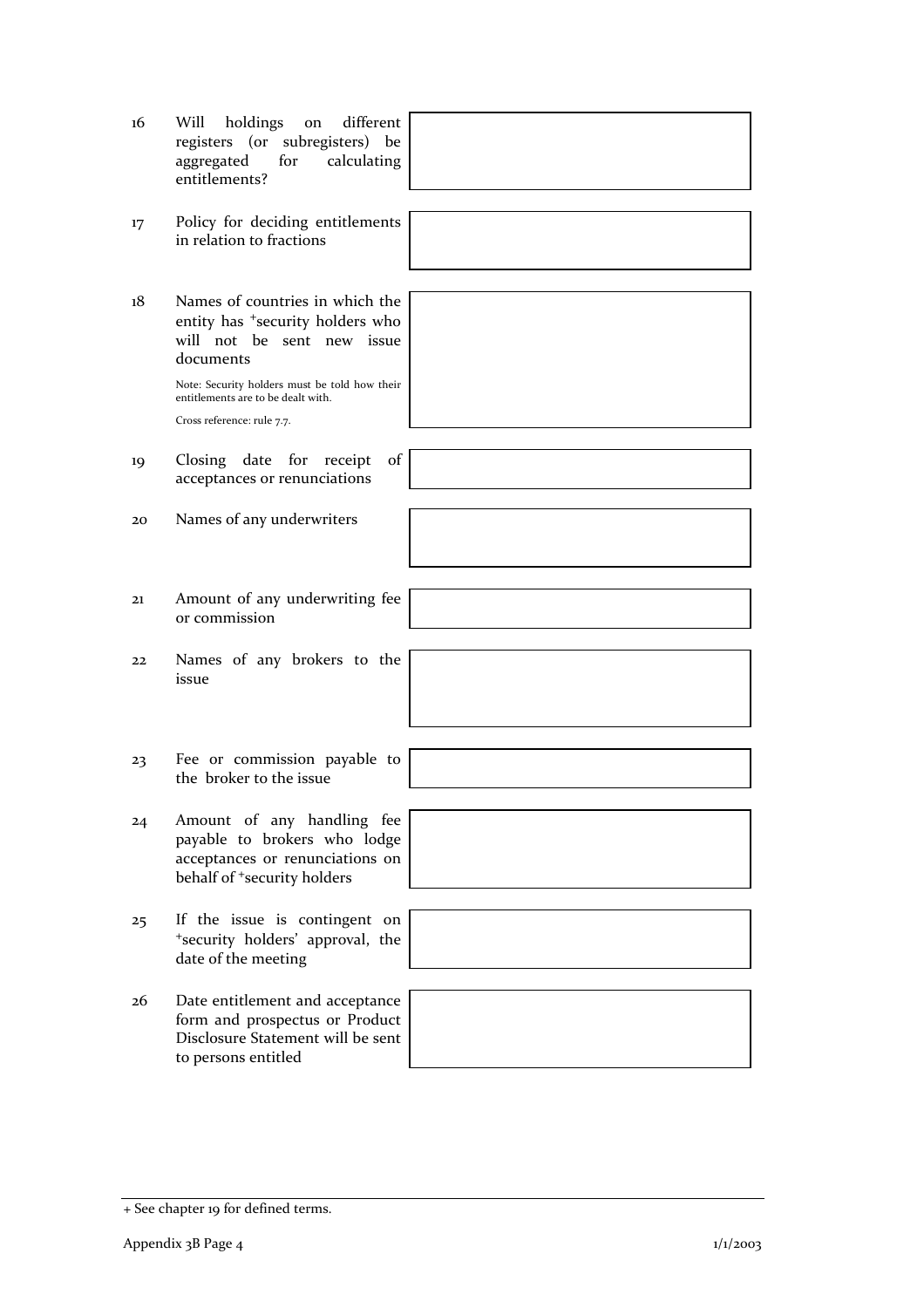| 27 | If the entity has issued options,<br>and the terms entitle option<br>holders to participate<br>on<br>exercise, the date on which<br>notices will be sent to option<br>holders |  |
|----|-------------------------------------------------------------------------------------------------------------------------------------------------------------------------------|--|
| 28 | Date rights trading will begin (if<br>applicable)                                                                                                                             |  |
| 29 | Date rights trading will end (if<br>applicable)                                                                                                                               |  |
| 30 | How do <sup>+</sup> security holders sell<br>their entitlements in full through<br>a broker?                                                                                  |  |
|    | $\mathbf{u}_{\alpha\alpha}$ de tecquity holdone coll                                                                                                                          |  |

- 31 How do <sup>+</sup>security holders sell part of their entitlements through a broker and accept for the balance?
- 32 How do <sup>+</sup>security holders dispose of their entitlements (except by sale through a broker)?
- 33 <sup>+</sup>Despatch date



## Part 3 - Quotation of securities

You need only complete this section if you are applying for quotation of securities

- 34 Type of securities (tick one)
- (a)  $\sqrt{\phantom{a}}$  Securities described in Part 1
- (b) All other securities

Example: restricted securities at the end of the escrowed period, partly paid securities that become fully paid, employee incentive share securities when restriction ends, securities issued on expiry or conversion of convertible securities

## Entities that have ticked box 34(a)

#### Additional securities forming a new class of securities

Tick to indicate you are providing the information or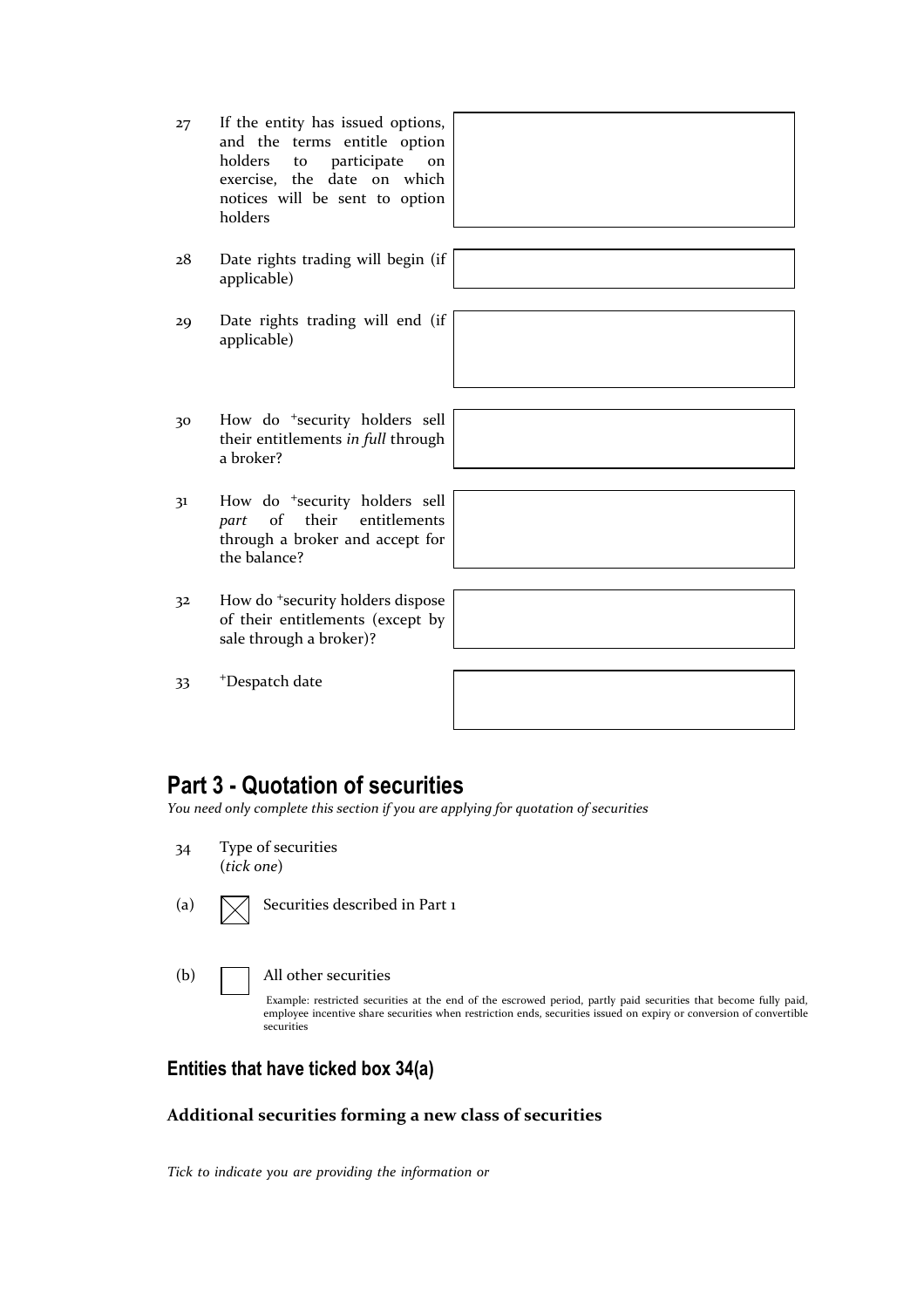#### documents

35 If the <sup>+</sup>securities are <sup>+</sup>equity securities, the names of the 20 largest holders of the additional <sup>+</sup>securities, and the number and percentage of additional <sup>+</sup>securities held by those holders 36 If the <sup>+</sup>securities are <sup>+</sup>equity securities, a distribution schedule of the additional <sup>+</sup>securities setting out the number of holders in the categories 1 - 1,000 1,001 - 5,000 5,001 - 10,000 10,001 - 100,000 100,001 and over 37 A copy of any trust deed for the additional +securities

### Entities that have ticked box 34(b)

- 38 Number of securities for which <sup>+</sup>quotation is sought
- 39 Class of <sup>+</sup>securities for which quotation is sought
- 40 Do the <sup>+</sup>securities rank equally in all respects from the date of allotment with an existing <sup>+</sup>class of quoted <sup>+</sup>securities?

If the additional securities do not rank equally, please state:

- the date from which they do
- the extent to which they participate for the next dividend, (in the case of a trust, distribution) or interest payment
- the extent to which they do not rank equally, other than in relation to the next dividend, distribution or interest payment



<sup>+</sup> See chapter 19 for defined terms.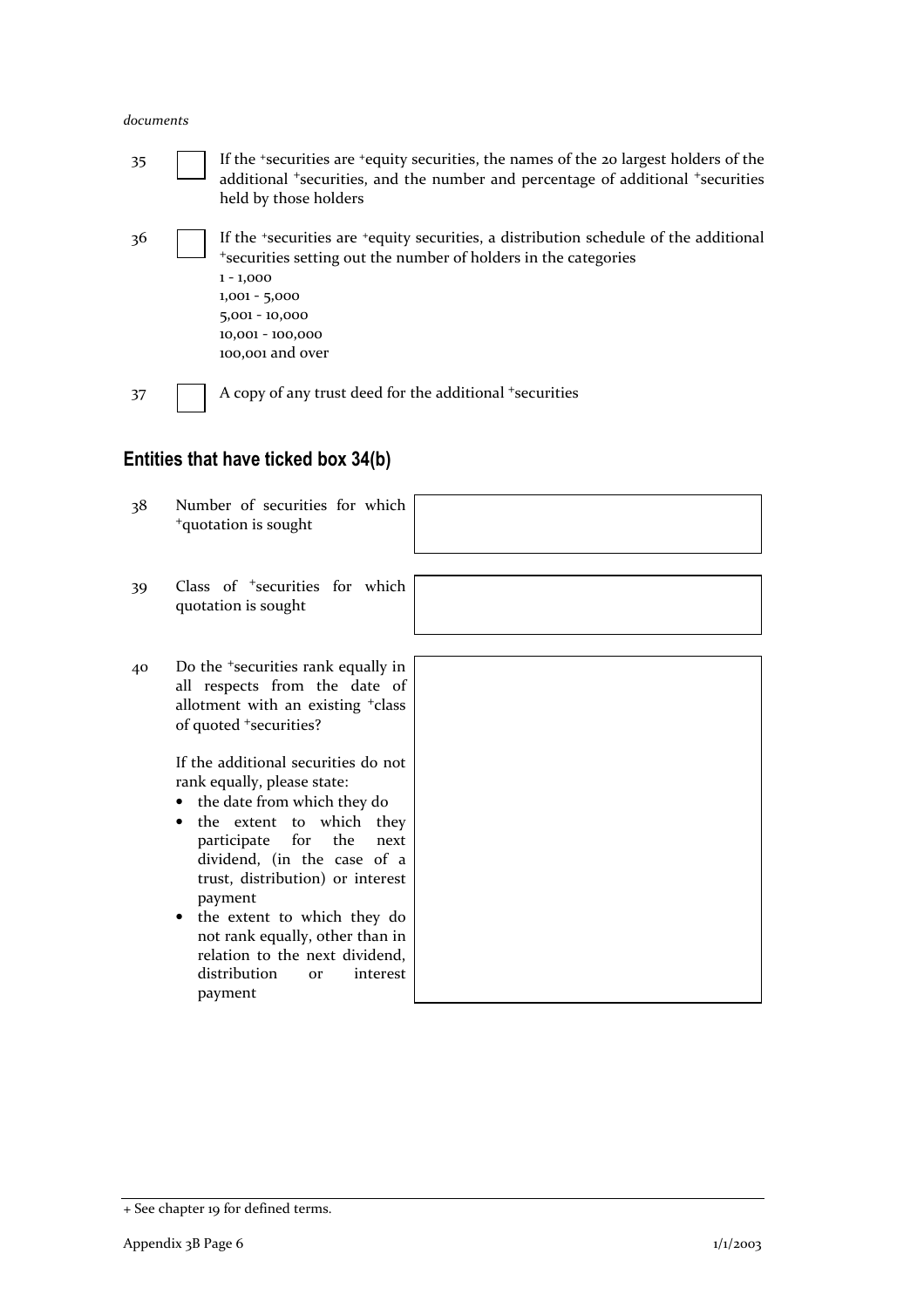41 Reason for request for quotation now

> Example: In the case of restricted securities, end of restriction period

> (if issued upon conversion of another security, clearly identify that other security)

| Number | +Class 42 Number and <sup>+</sup>class of all <sup>+</sup>securities quoted on ASX (including the securities in clause 38)

| Number | $+C$ lass |  |
|--------|-----------|--|
|        |           |  |
|        |           |  |
|        |           |  |
|        |           |  |